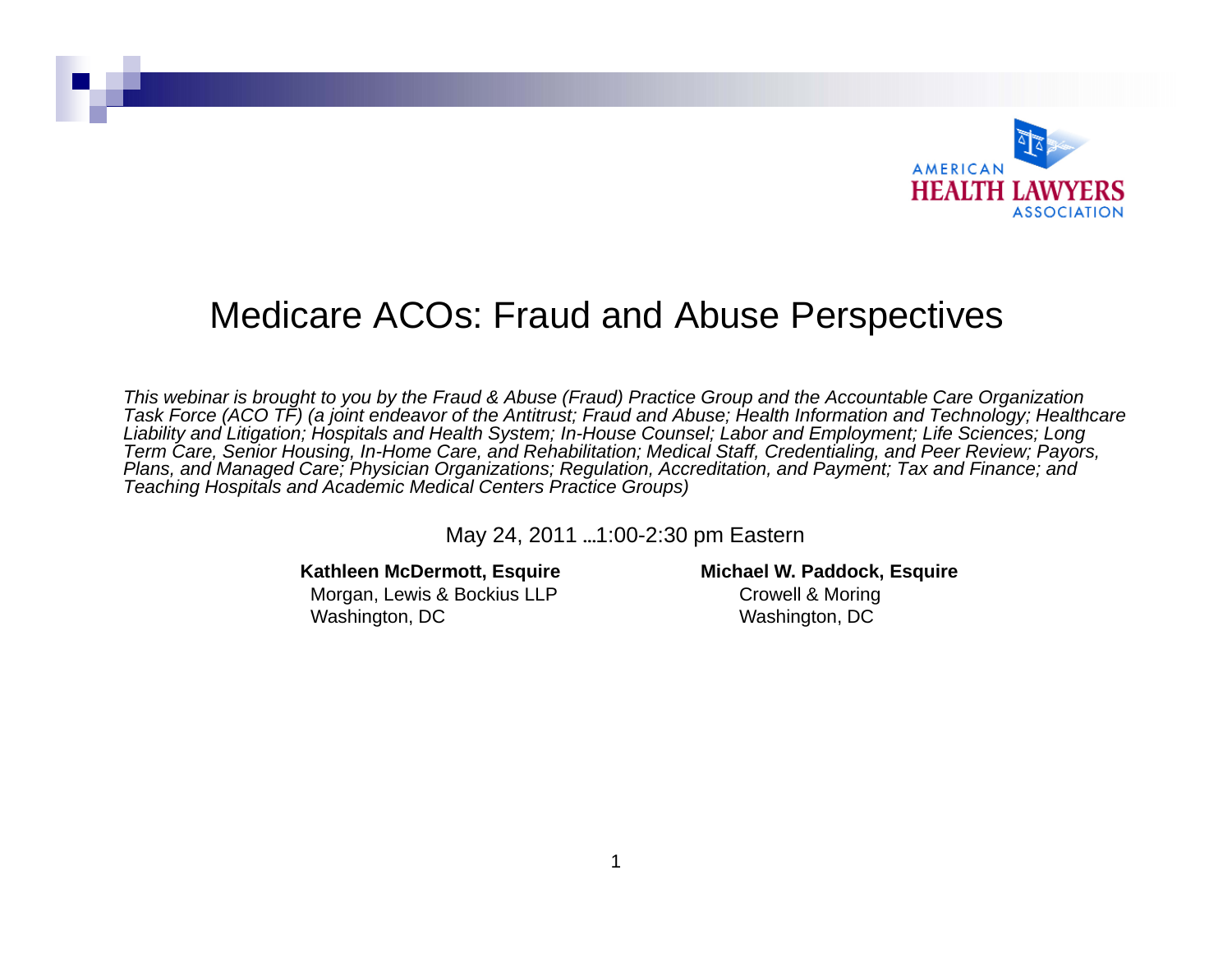

## Discussion Agenda

Accountable Care Organization (ACO) Purpose.

ACO Compliance Provisions.

CMS/OIG Proposed Stark, AKS and CMP Waivers.

CMS/OIG Specific Requests for Comments on Further Waivers.

ACO Compliance Perspectives.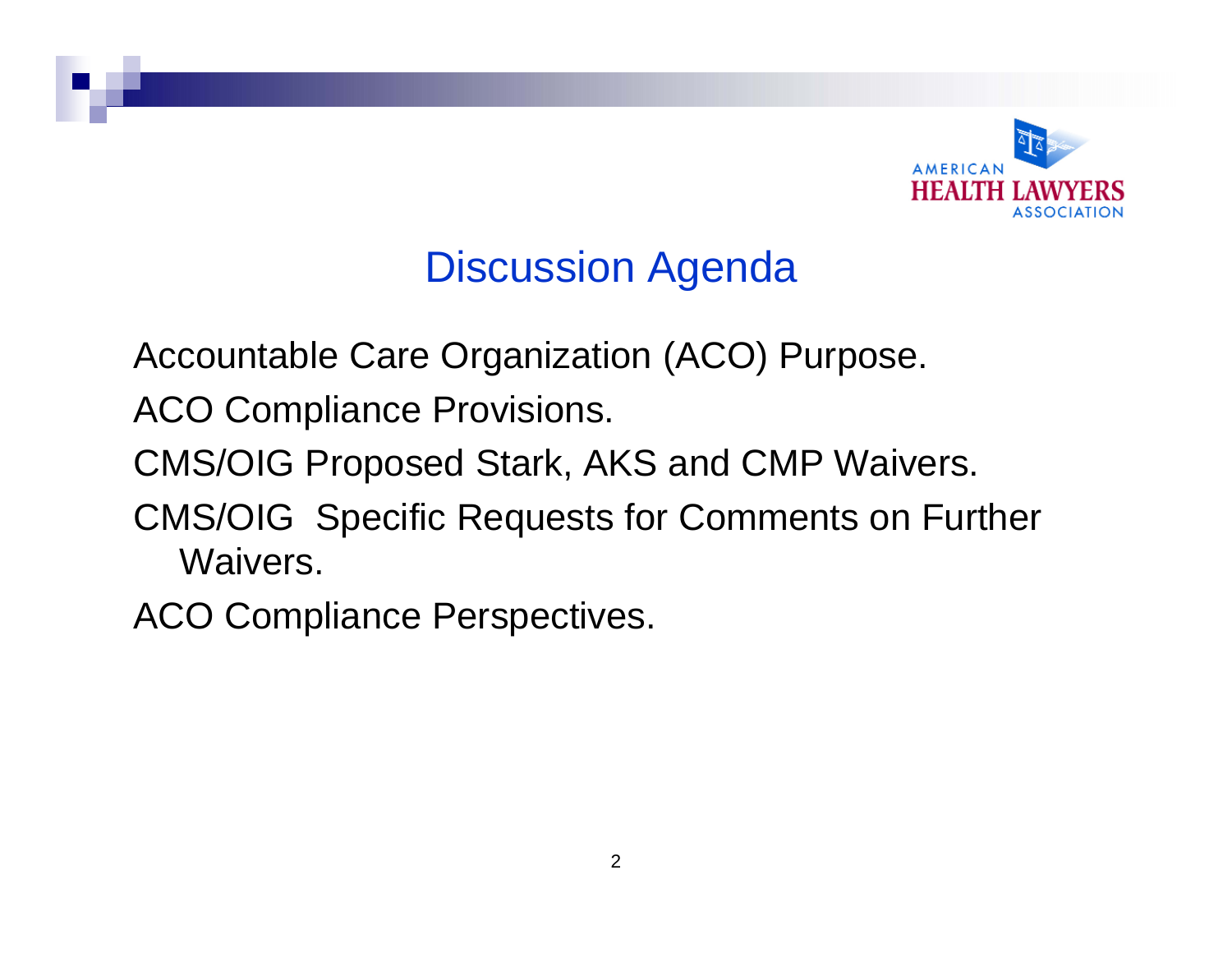

# ACO Purpose and Ambition

- CMS intends wide variety of provider and supplier structures to meet fundamental mission of PPACA:
	- Integrated and Coordinated Care by providers and suppliers
	- Measurable improvements in quality of care
	- Lower costs to the Medicare program
	- Performance incentives to achieve goals.
	- There will be multiple ACO Models. One size not intended to fit all. Core principle: group of medical providers and suppliers that accepts responsibility for providing or arranging for group of patients under payment arrangement that allows for net profit payments for achieving reduced costs and improved or enhanced quality of care.
- Substantial governance, compliance and accountability provisions.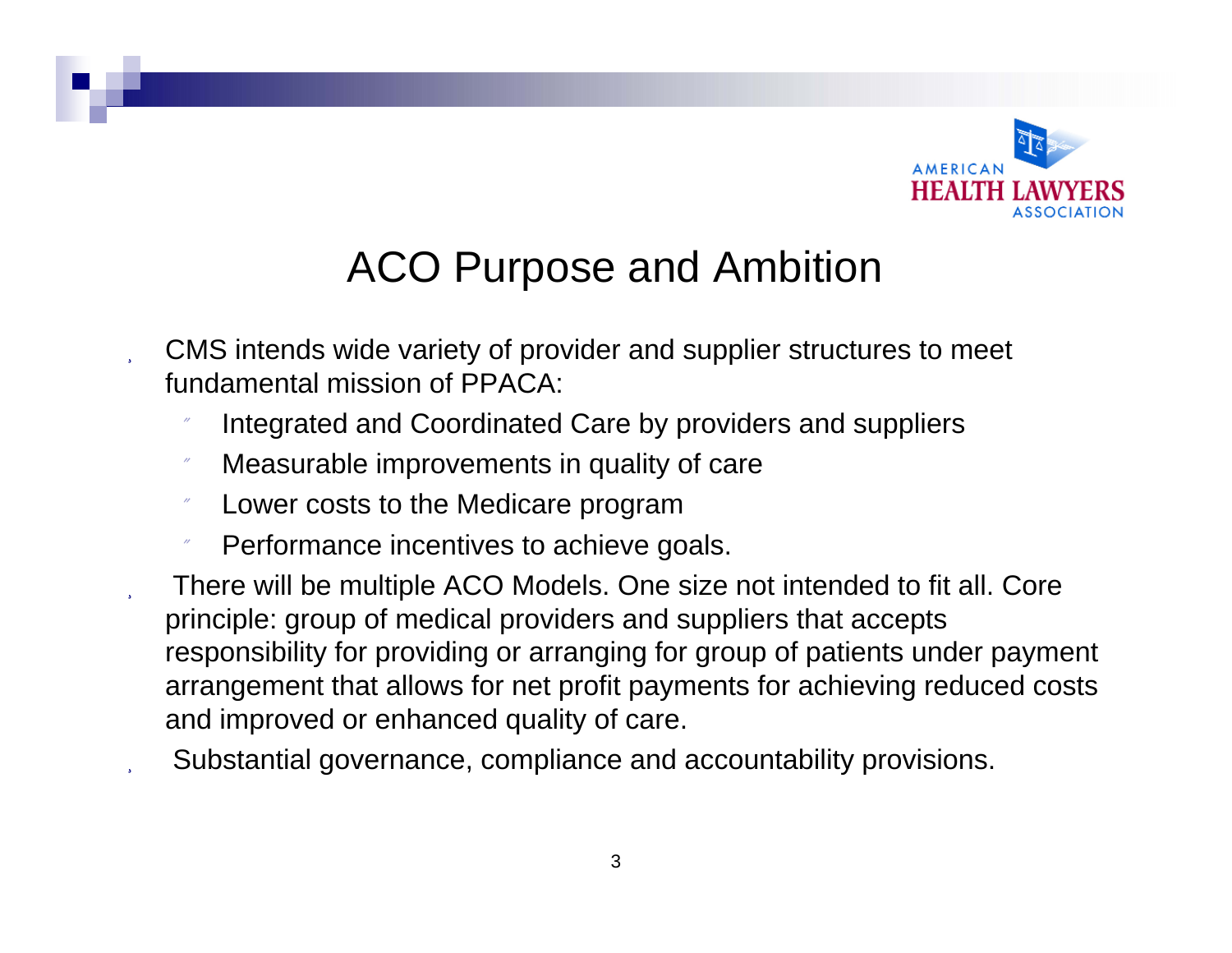

## CMS Proposed ACO Models

#### May 17, 2011 Press Release:

- Center for Medicare and Medicaid Innovation (Innovation Center). Initiatives for ACO Models.
- Pioneer ACO Model. Letter of intent due June 8<sup>th</sup>; Applications due July 18<sup>th</sup>; Open Door Forum, June 7<sup>th</sup>.
- n Advance Payment ACO Initiatives. Comments due June 17<sup>th</sup>.
- Accelerated Development Learning Sessions. June, 2011.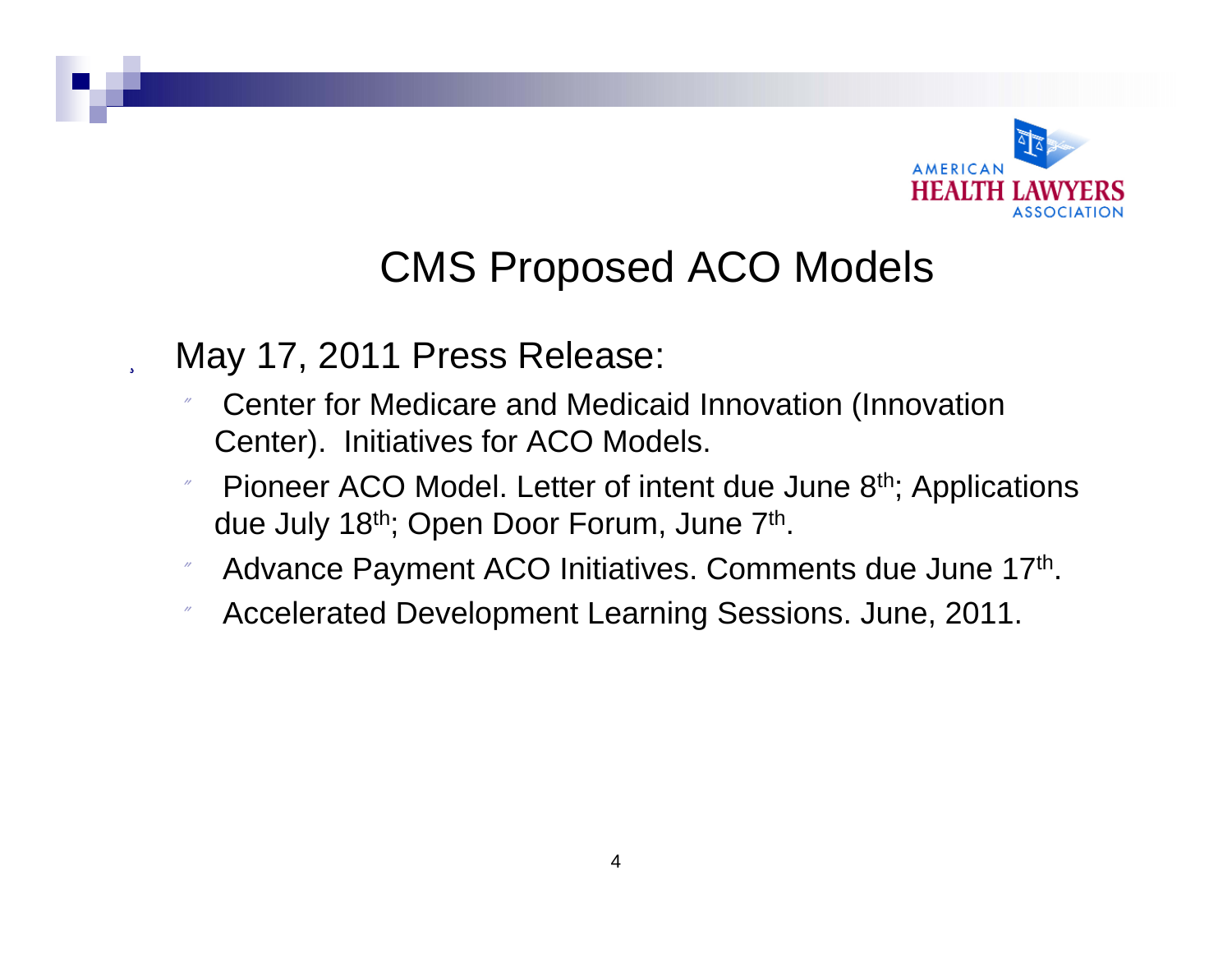

#### Selected ACO Compliance Related Requirements

- Mandated Governance Structure
- ACO Professional Credentialing, Screening and Reporting
- Marketing Guidelines
- Program Integrity Requirements
- Compliance Plans and Program Requirements
- Conflicts of Interests
- Prohibition on Certain Referrals and Cost Shifting
- Processes to promote Patient Engagement, Evidence-based medicine, Coordination of Care and Quality Measures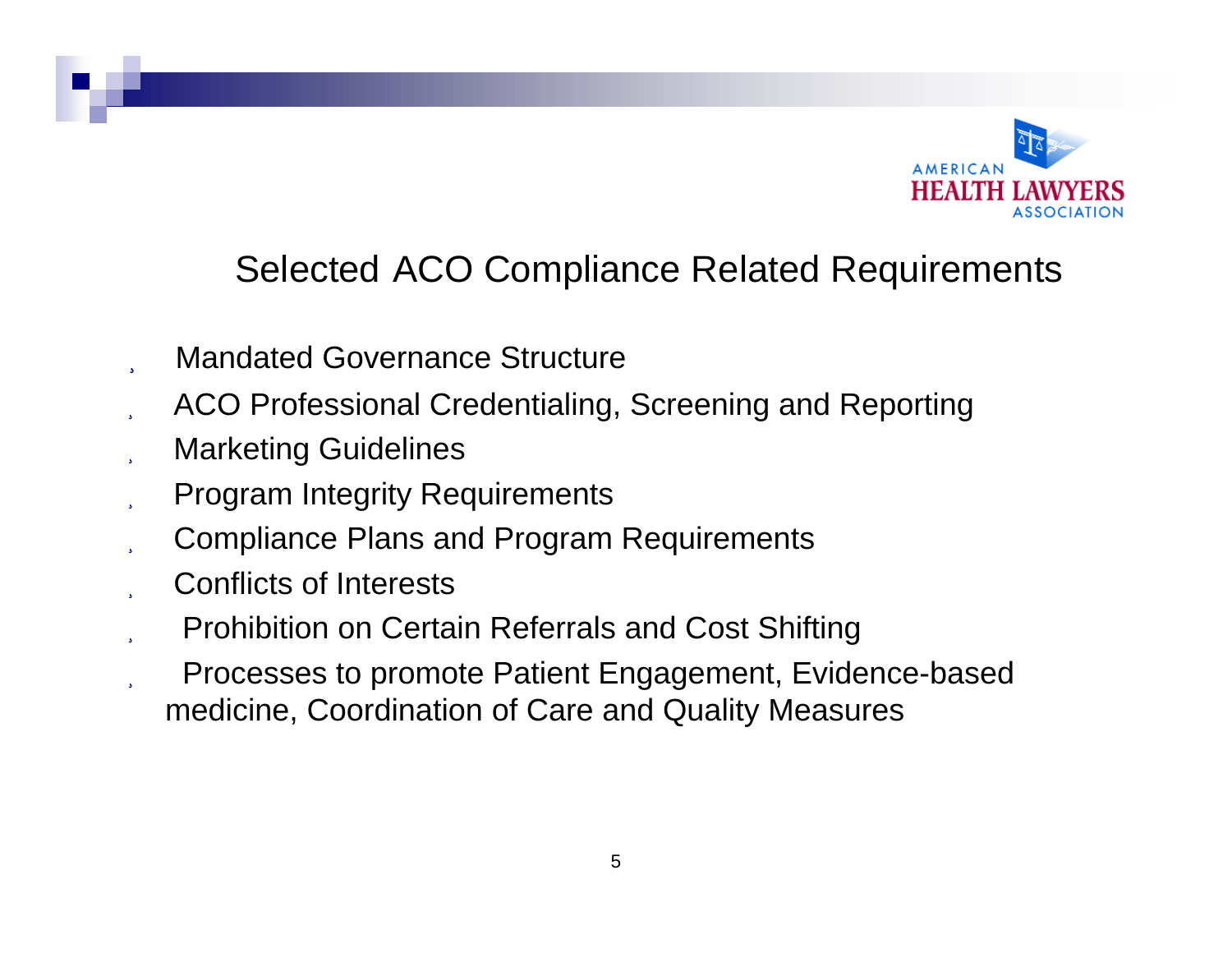

# CMS/OIG Joint Notice of Proposed Waivers

#### Proposed waivers of *certain* laws with respect to *certain* financial arrangements:

- 11 Certain laws:
	- Stark Law
	- Anti-Kickback Statute
	- 'Gainsharing' CMP provision
- n Certain financial arrangements:
	- Distribution of shared savings
	- Those that implicate  $\underline{8}$  satisfy Stark Law exception
- Agencies solicit comments on different, broader waivers and waiver design considerations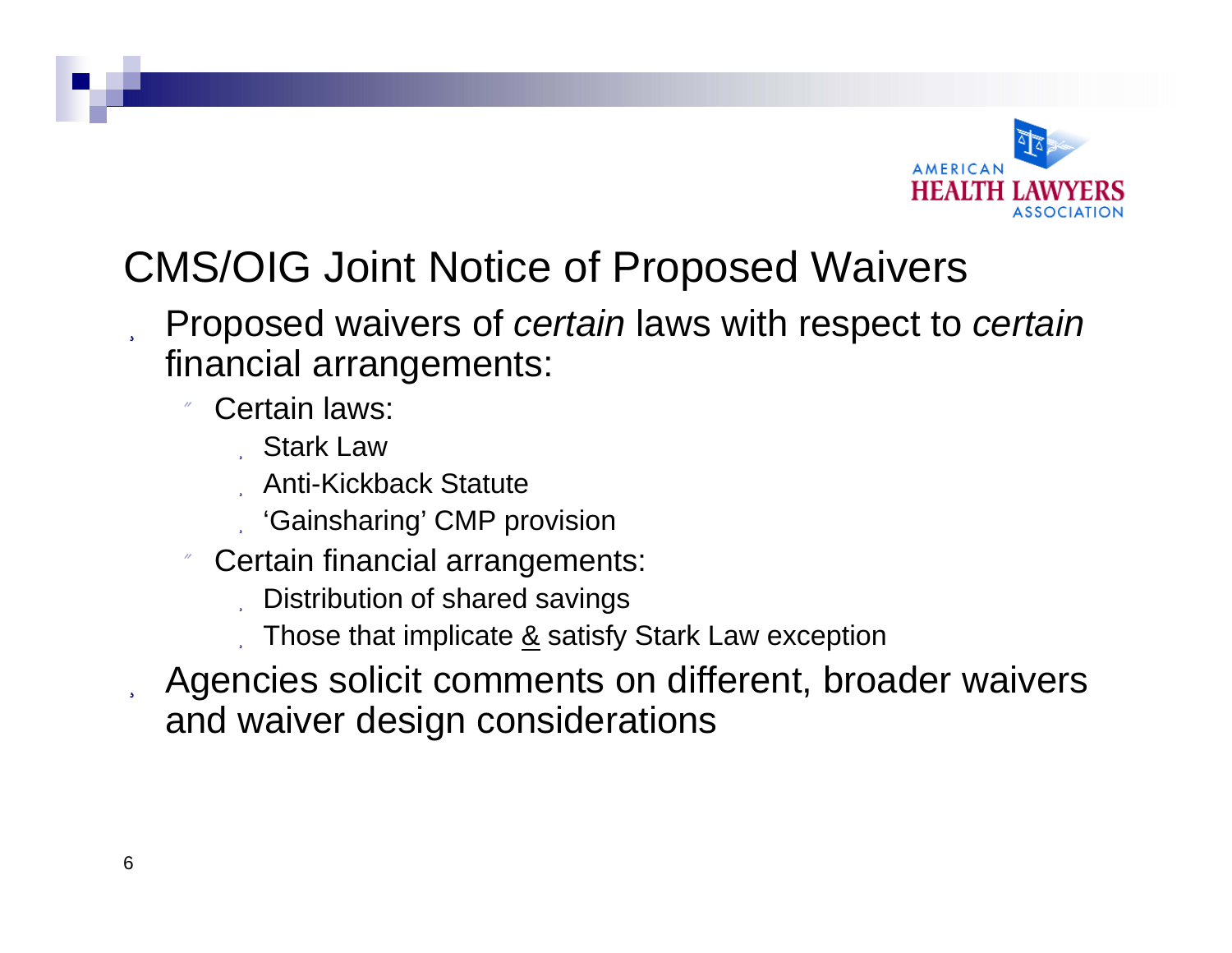#### Proposed Waivers – Stark Law



- Waiver for distribution of shared savings received by ACOs:
	- (1) to or among ACO participants, ACO providers/suppliers, and individuals & entities that were such during year in which savings were earned; or
	- n (2) for activities necessary for and directly related to ACO's participation in and operations under the Program
		- To protect distributions *outside* the ACO, but only if 'closely related to the purpose of the ACO'
	- No other financial relationships subject to waiver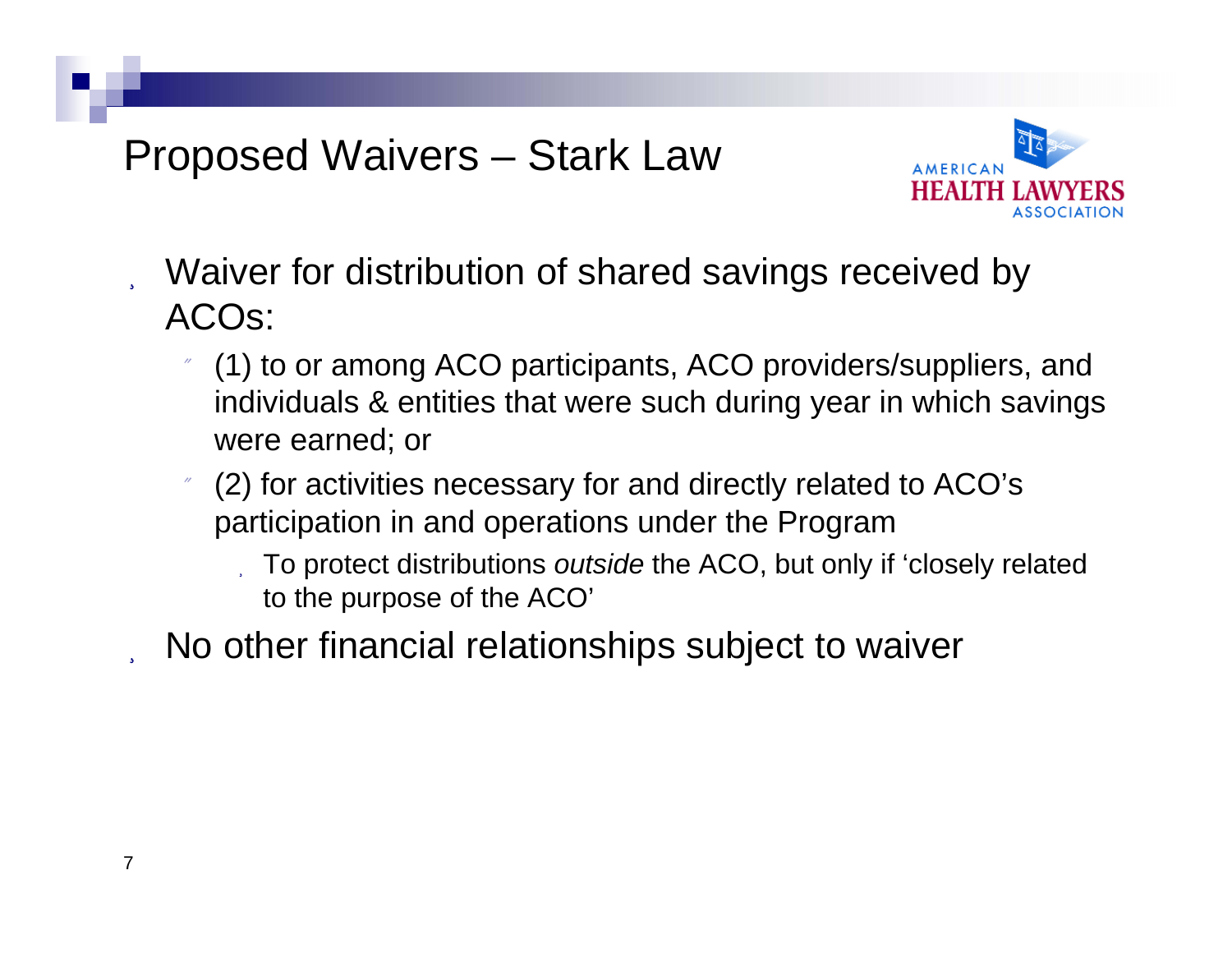

- All direct compensation arrangements implicate the Stark Law, but not all *indirect* compensation arrangements do so
- Who are the DHS entities within an ACO?
- Will an ACO distribute savings directly to physicians and physician organizations?
- Unlikely that an ACO will either bill Medicare for DHS or perform DHS (*i.e.*, unlikely that the ACO will be a DHS entity)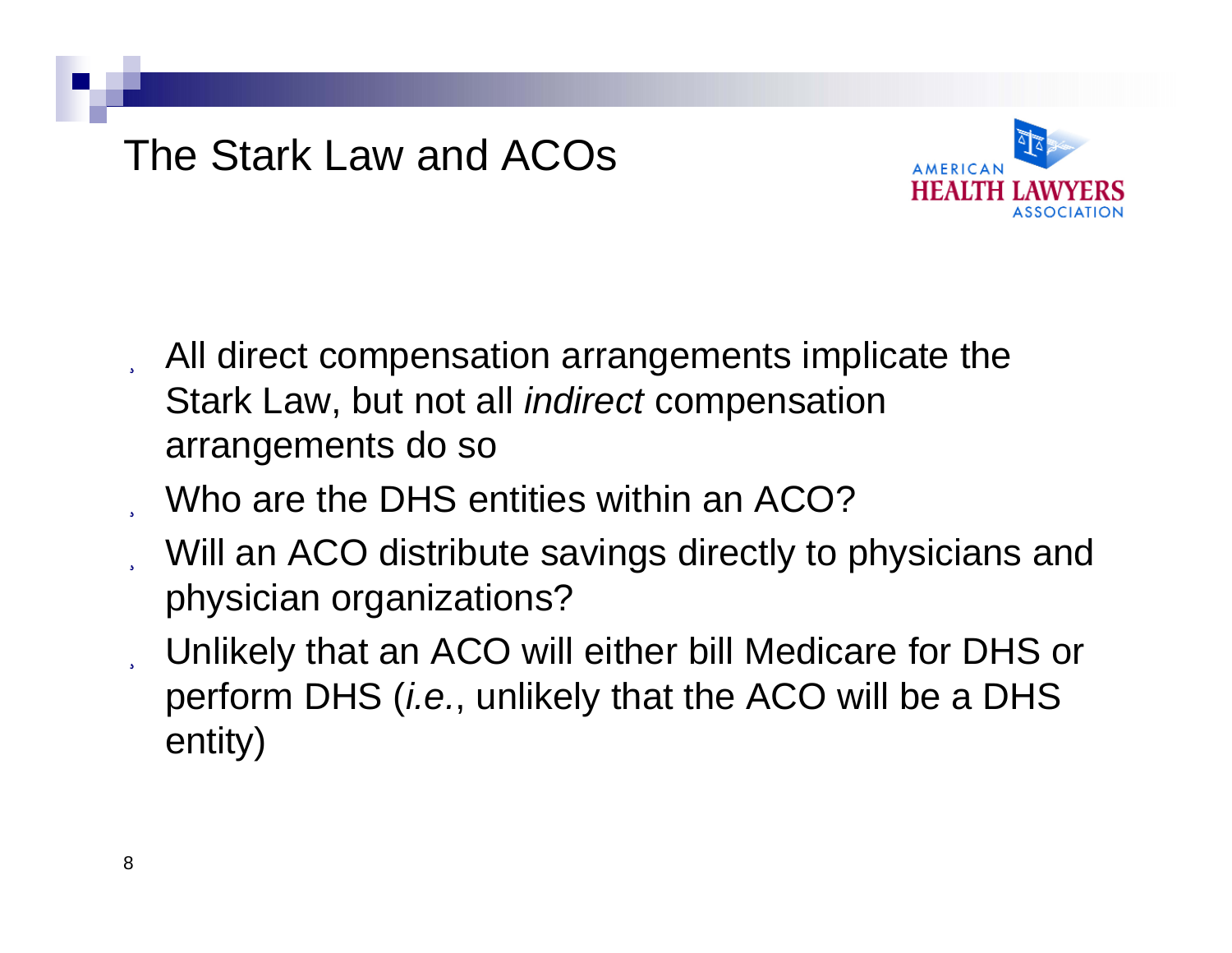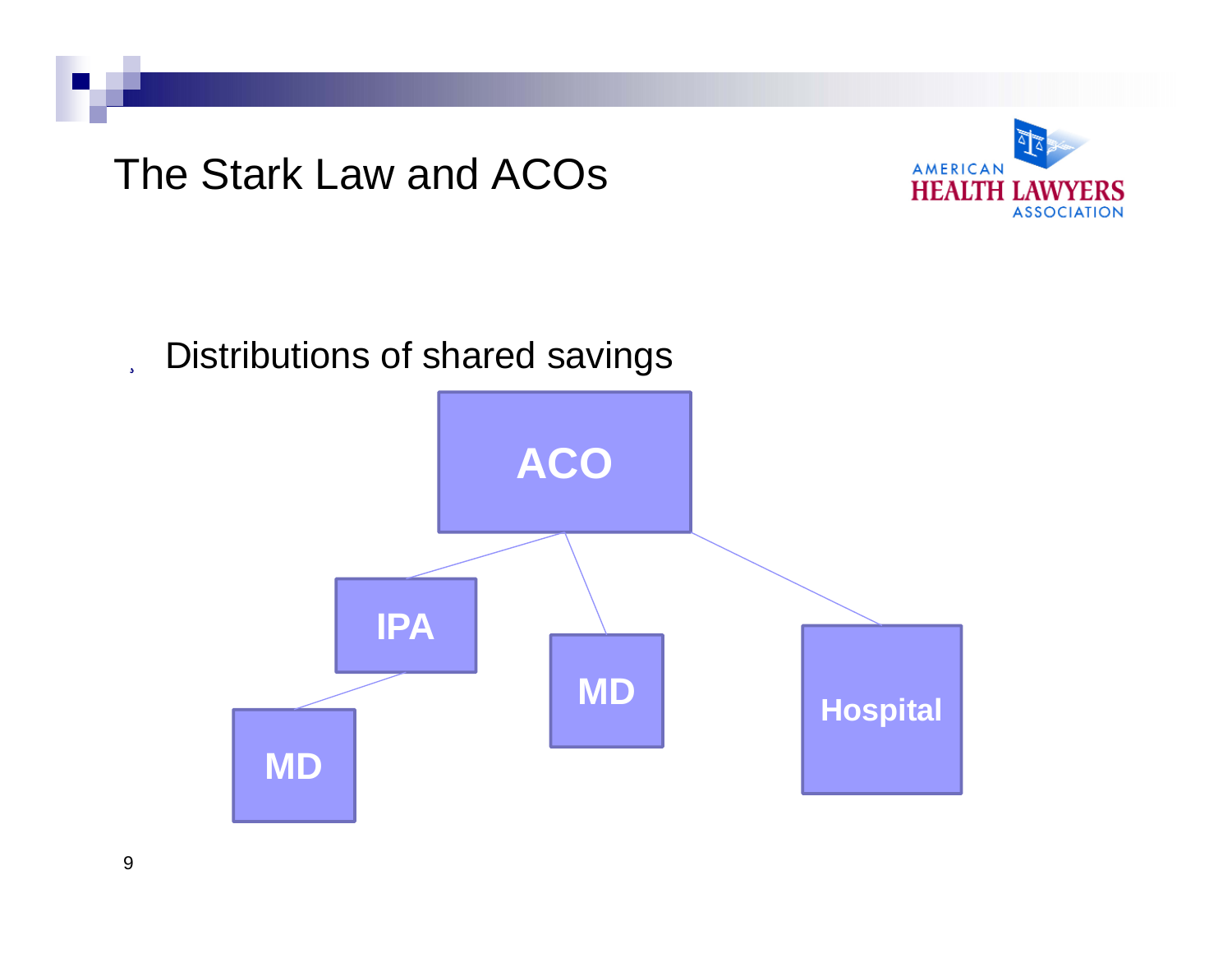

- Distribution of shared savings *may* effectuate indirect compensation arrangement between referring physicians and DHS entity/ies within ACO
- Will aggregate compensation received by physician (visà-vis distribution) vary with, or take into account, volume or value of referrals or other business generated by doctor *for* DHS entity?
- If not Stark Law not implicated. See 42 C.F.R. 411.354(c)(2)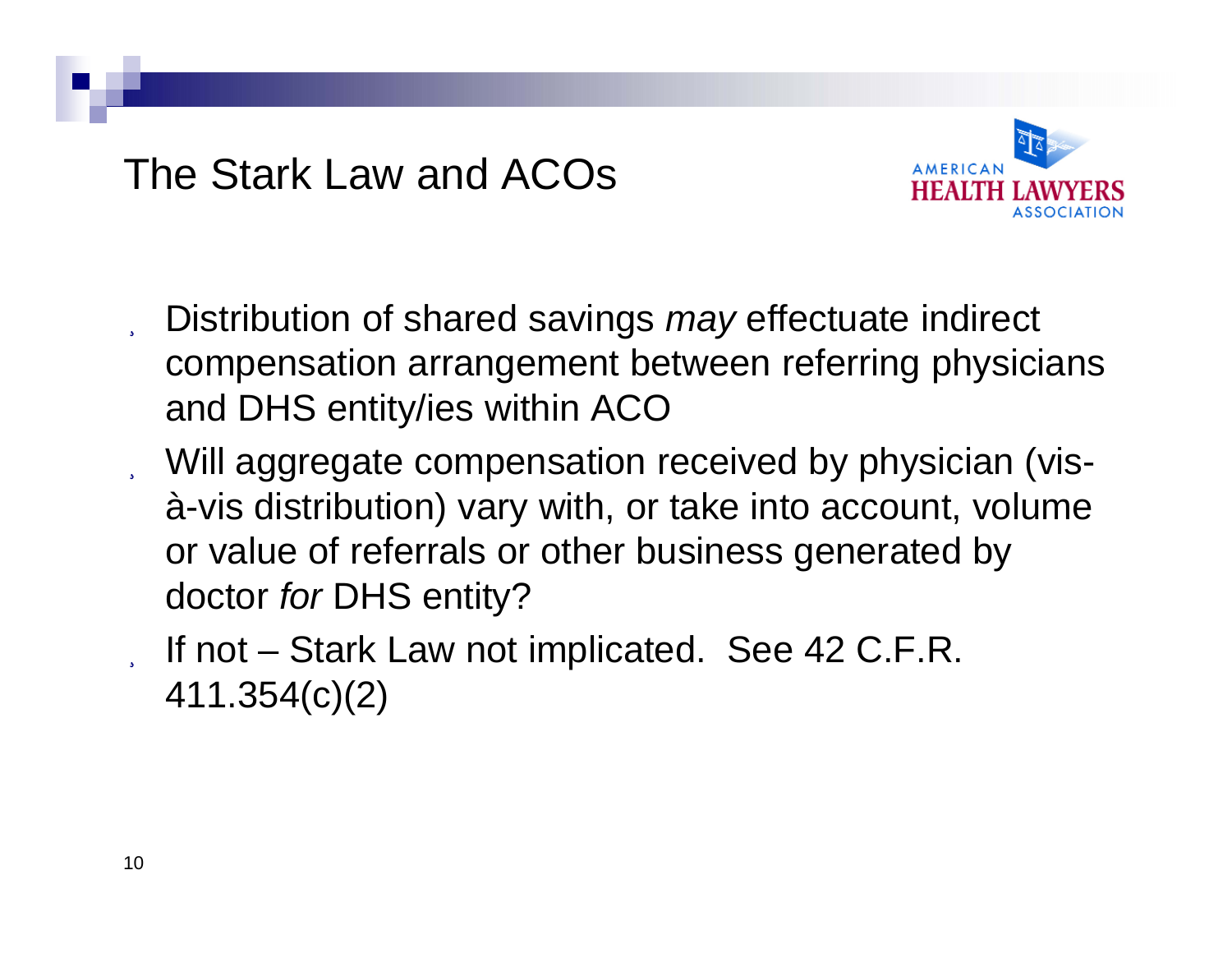

- If *so*, the indirect compensation arrangement could either:
	- satisfy the indirect compensation arrangement exception (411.357(p))
		- FMV, set out in writing, signed by parties, specifies the services subject to the arrangement, does not violate the anti-kickback statute; **OR**
	- 11 be subject to CMS' proposed Stark Law waivers
- If terms of the distribution are in the same contract as the terms of a personal service to be provided, will the waiver cover both?

- 5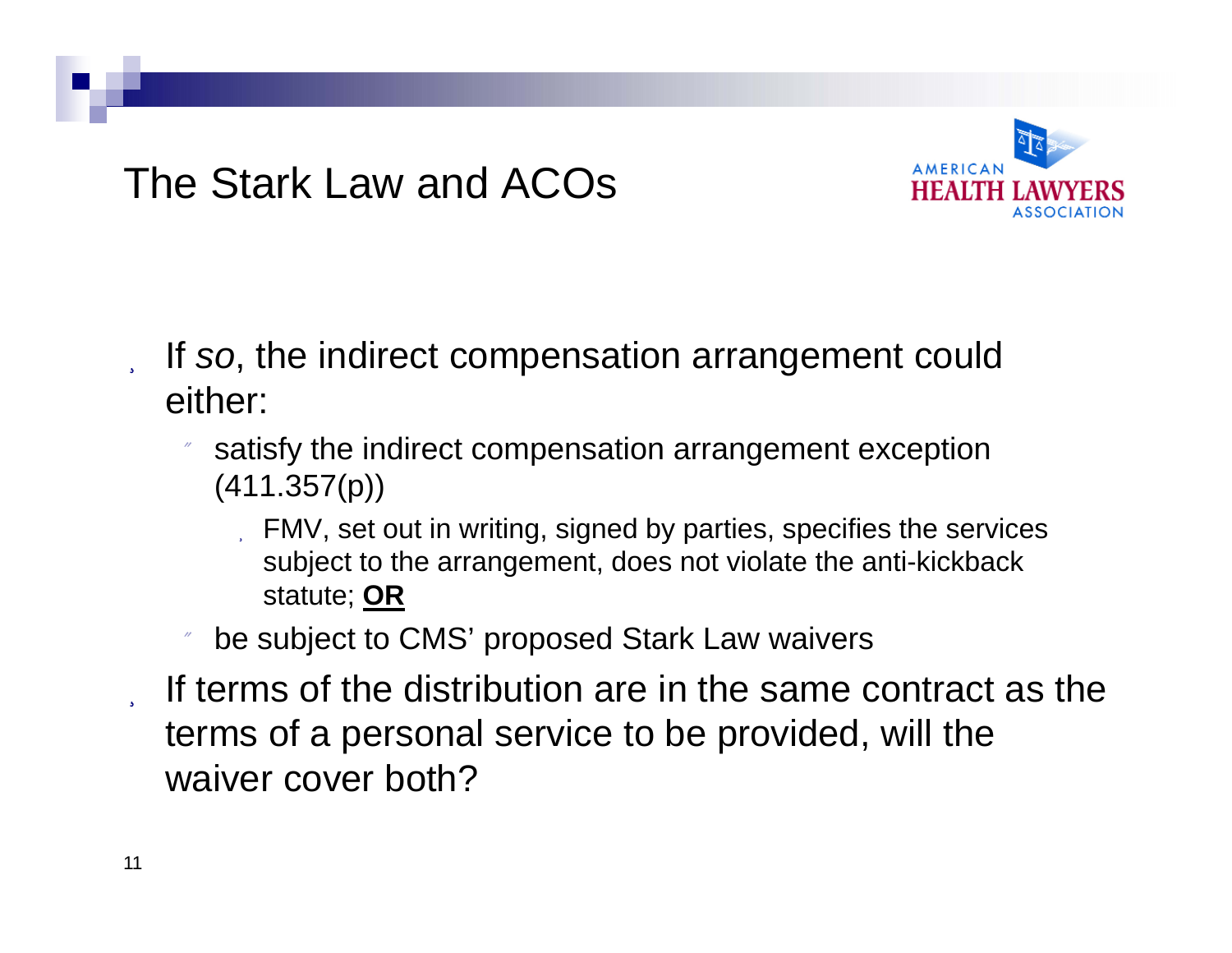

12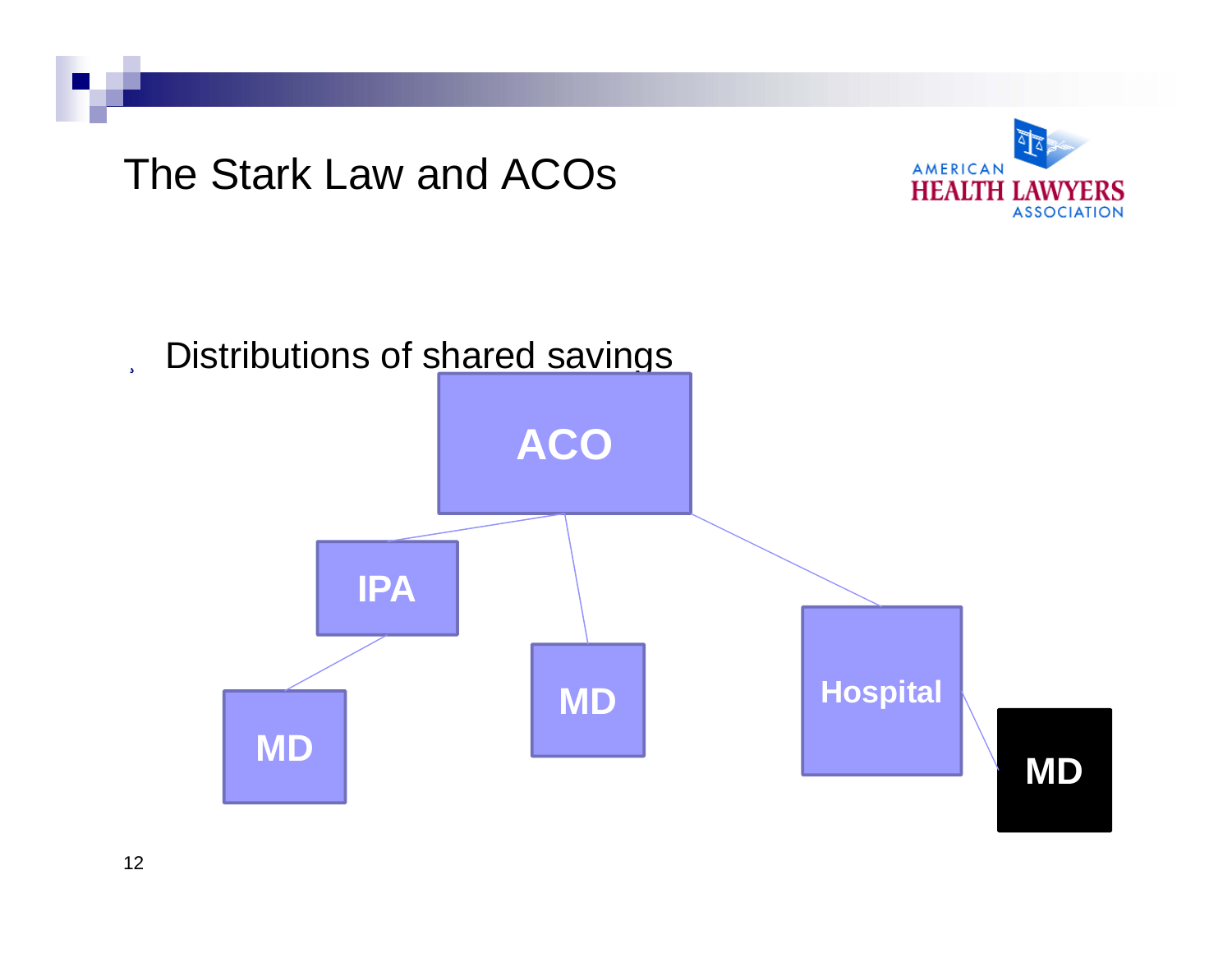

- If hospital (or any DHS entity within ACO) redistributes shared savings to referring physicians, the redistribution must either:
	- n satisfy an exception for *direct* compensation arrangements (*e.g.*, bona fide employment, personal services, fair market value compensation); **or**
	- be subject to CMS' proposed Stark Law waivers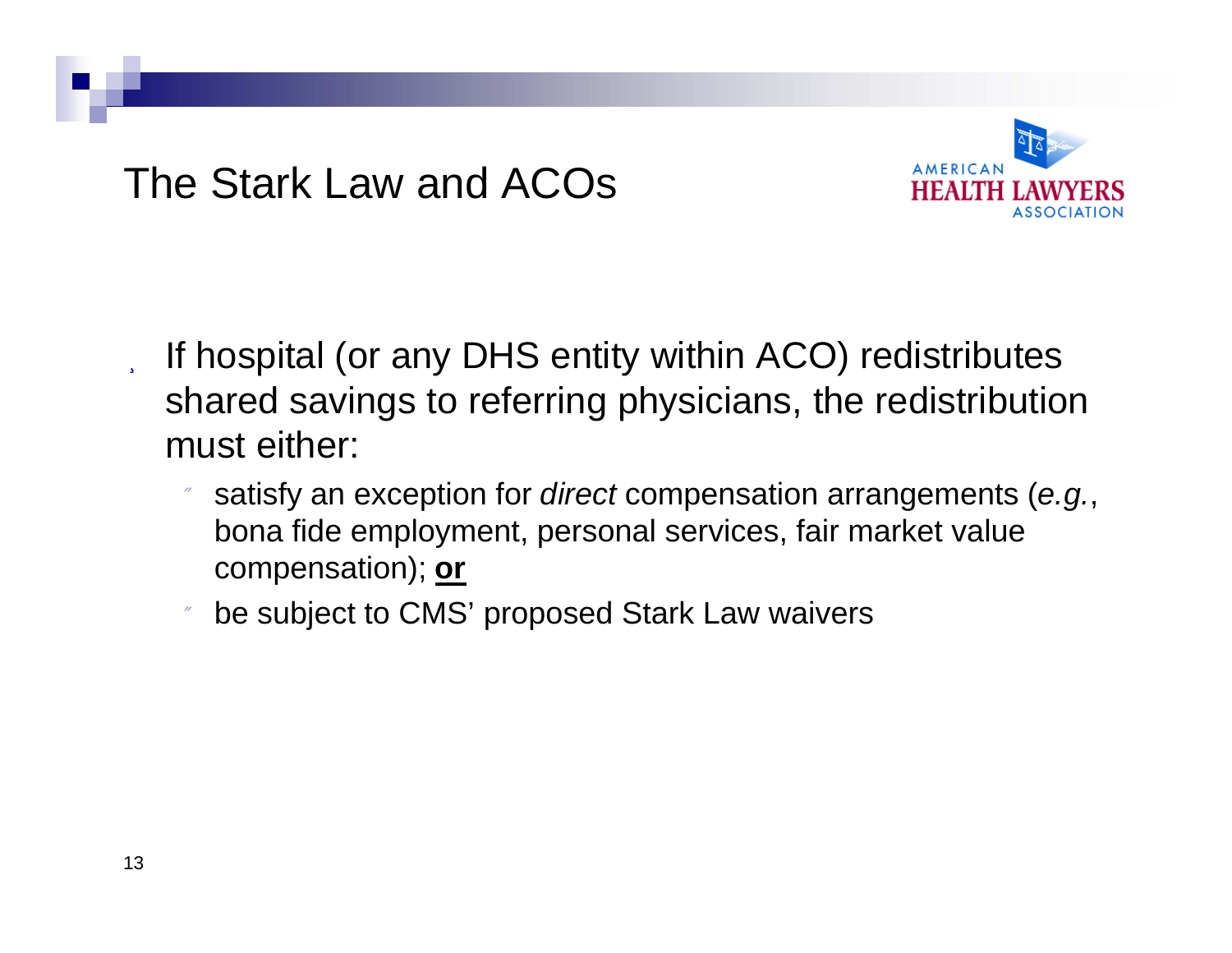

## Proposed Waivers – Anti-Kickback Statute

- Waiver for distribution of shared savings received by ACOs:
	- (1) to or among ACO participants, ACO providers/suppliers, and individuals & entities that were such during year in which savings were earned; or
	- n (2) for activities necessary for and directly related to ACO's participation in and operations under the Program
- Also….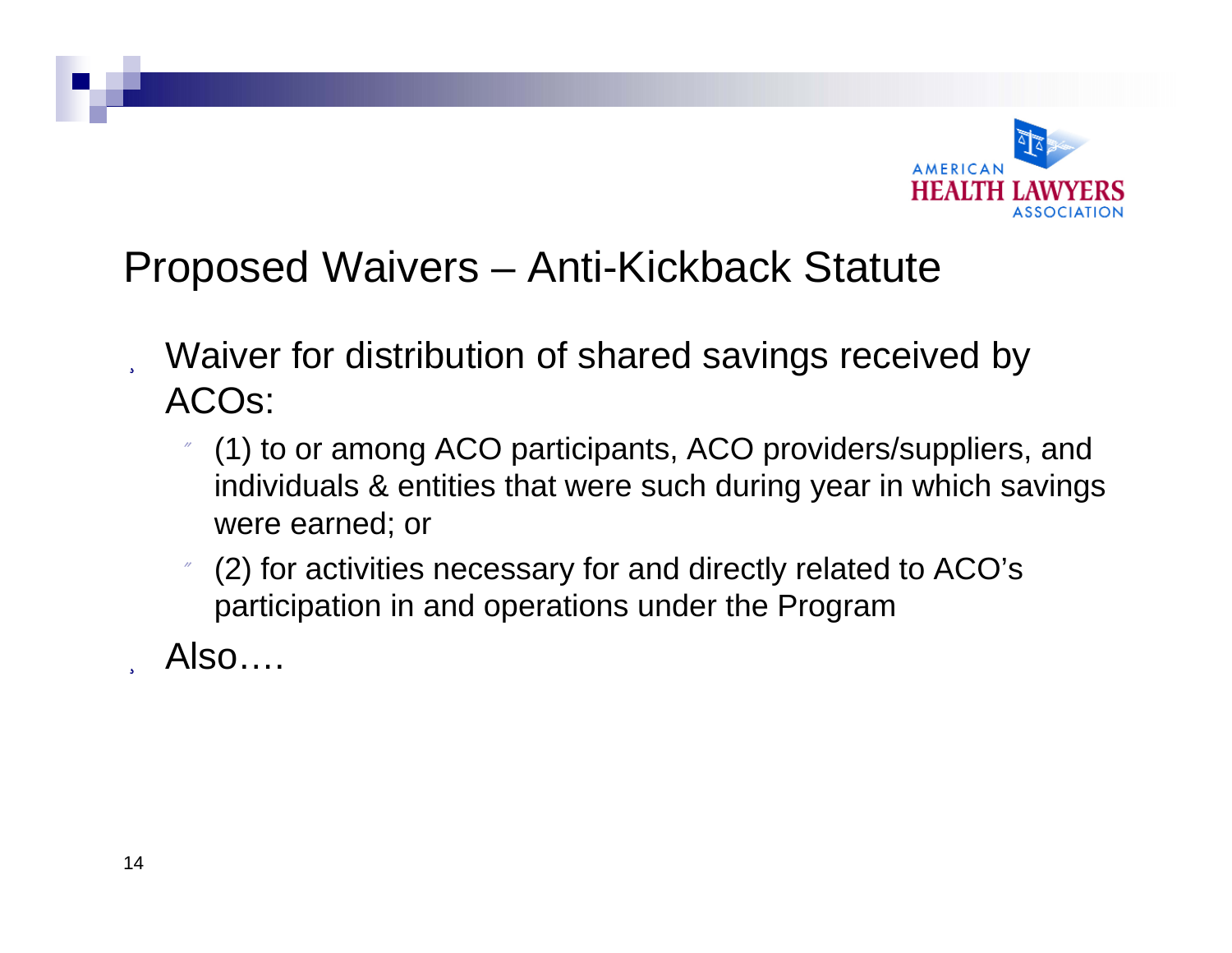Proposed Waivers – Anti-Kickback Statute



- Waiver for *any* financial relationship:
	- (1) between or among ACO participants and/or ACO providers/suppliers; **and**
	- (2) that is necessary for and directly related to ACO's Program participation and operations; **and**
	- (3) that implicates the Stark Law; **and**
	- (4) that satisfies a Stark Law exception
- Applies to more than distributions, yet narrowly:
	- 11 Contemplates physicians and DHS entities only
	- n Within ACO framework, most of such financial relationships may not implicate Stark Law
	- n Satisfy Stark Law exception? Unlikely to violate AKS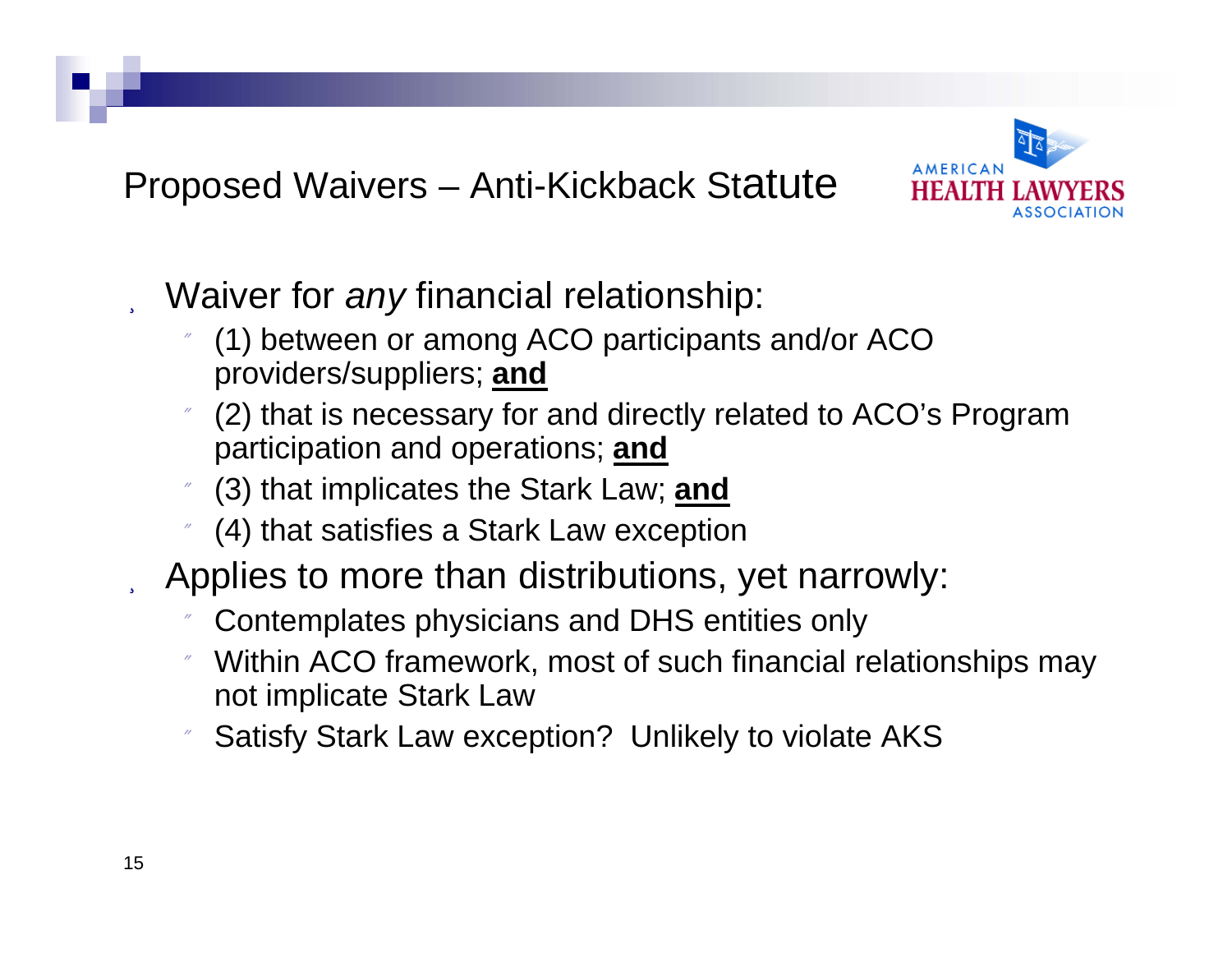

# Proposed Waivers – Gainsharing CMP Provisions

- Waiver for distribution of shared savings received by ACOs if distribution (or redistribution) is made from a hospital to a physician, and if:
	- (1) payments not made knowingly to induce the physician to reduce or limit *medically necessary* items or services; and
	- (2) the hospital and physician are ACO participants (or ACO providers/suppliers)
	- Waiver for financial relationships that implicate and satisfy a Stark Law exception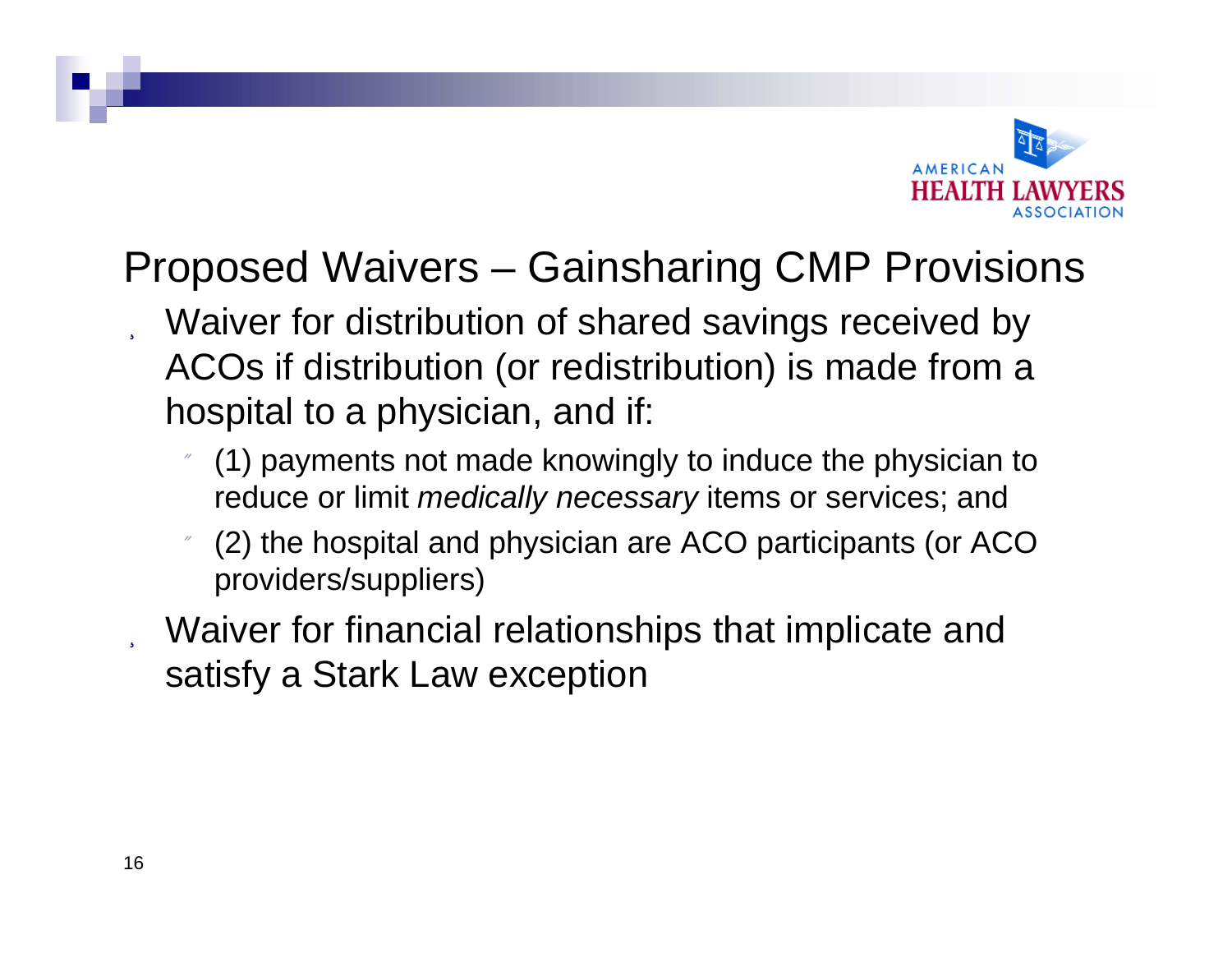## Proposed Waivers - Duration



- Waivers related to distributions of shared savings would apply to distributions of shared savings earned during term of ACO's agreement with CMS, even if distributions made after expiration
- Waivers of AKS and CMP provisions on account of the financial relationship satisfying a Stark Law exception would apply during – *but not before or after* – the term of the ACO's agreement with CMS

11 Practical difficulties?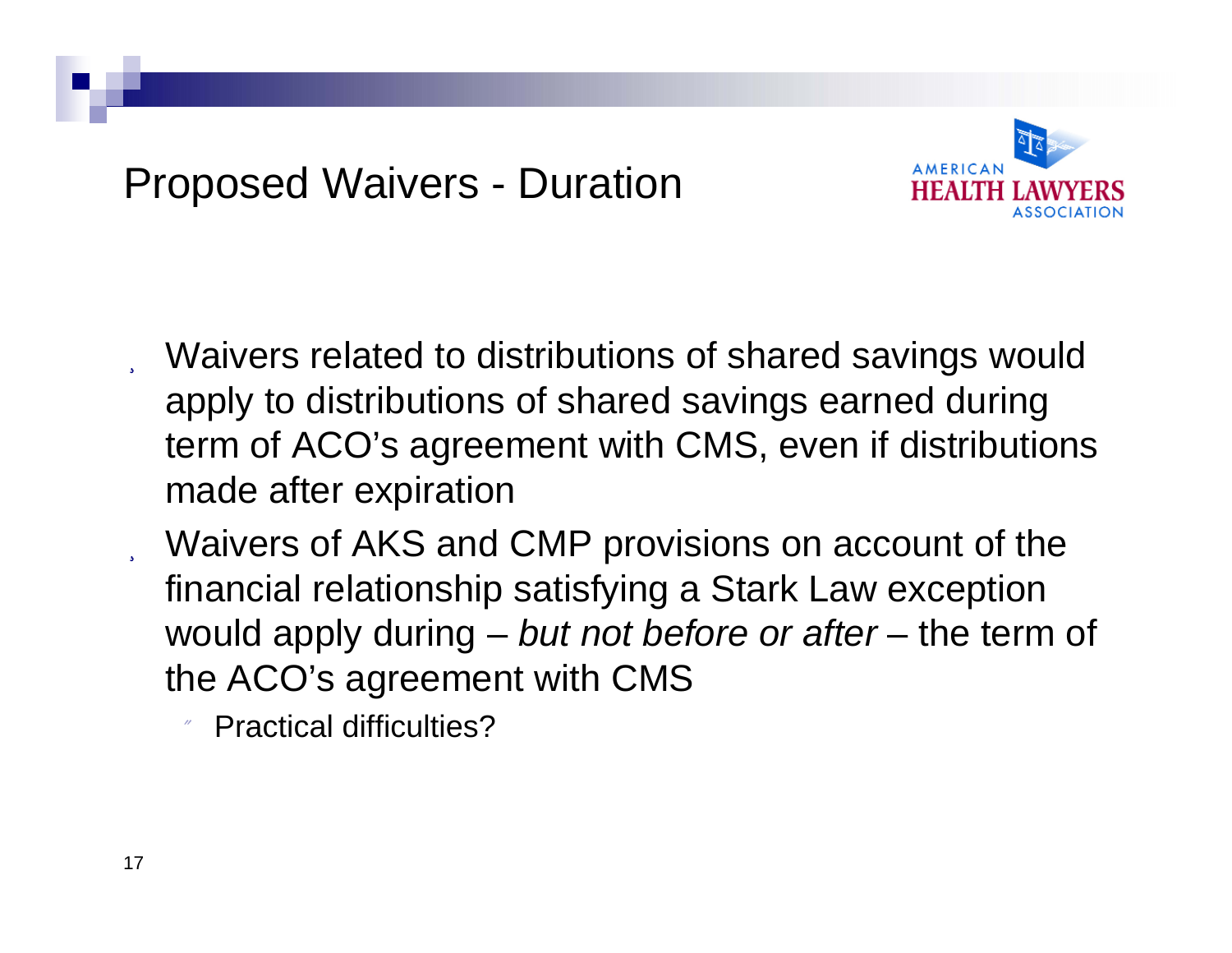

#### CMS/OIG Solicit Comments On…

- Substantial request for comments. Due June 6, 2011 by 5:00pm. Are waivers necessary to effectuate ACO purpose and operations for the following:
- ACO Establishment-are waivers necessary for actions related to: 1. forming ACO; 2. ACO governance; 3. building technological and administrative capability. Investment funding to finance ACO.
- ACO Arrangements. Financial arrangements beyond distribution of shared savings.
- Distribution of shared savings from private payors.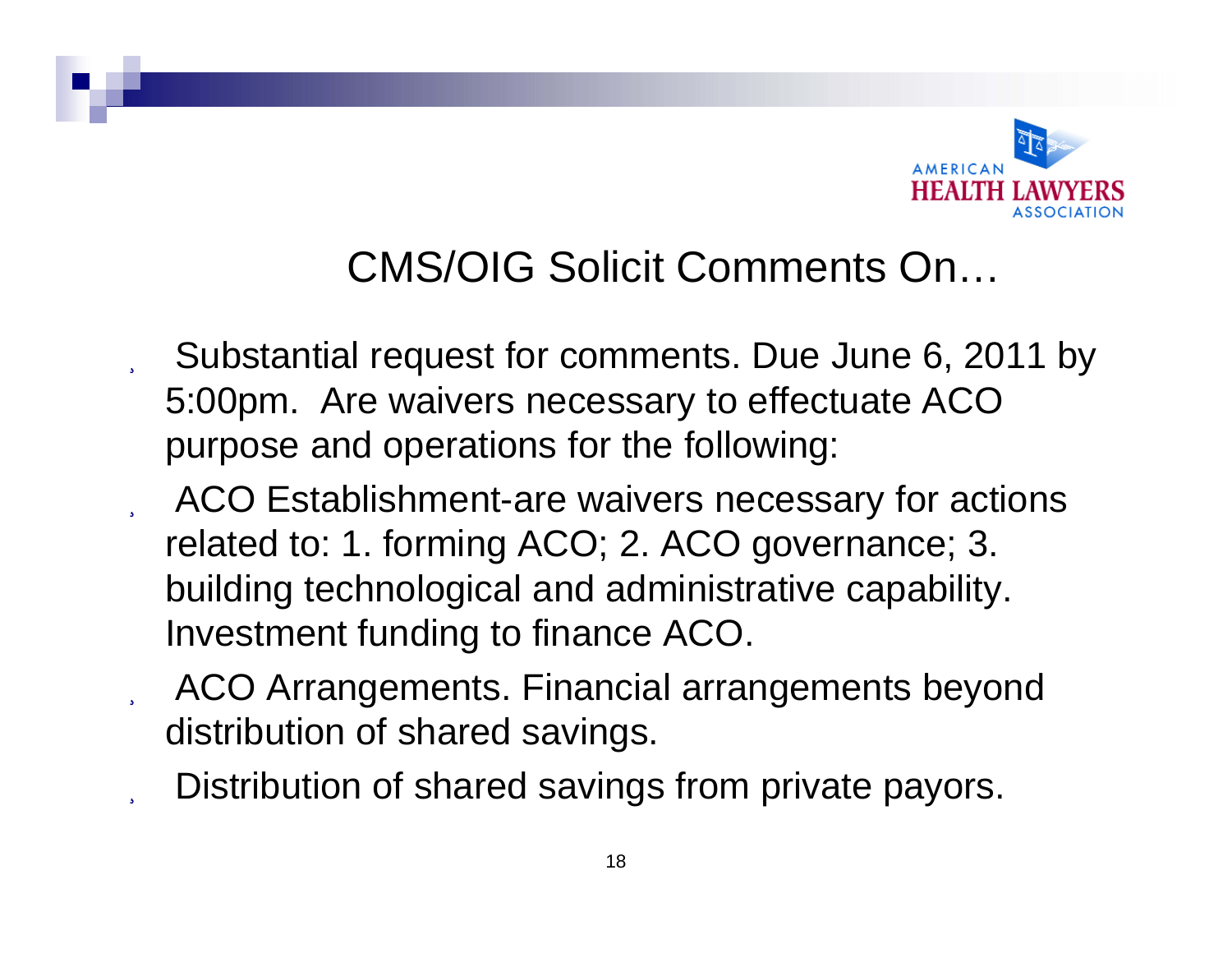

# CMS/OIG Solicit Comments On…

- Other financial arrangements not yet proposed.
- Duration of waivers.
- Additional Safeguards.
- Scope of waivers.
- Two-sided risk model.
- Use of existing exception and safe harbor for electronic health records.
- Beneficiary inducements.
- Timing of the waivers.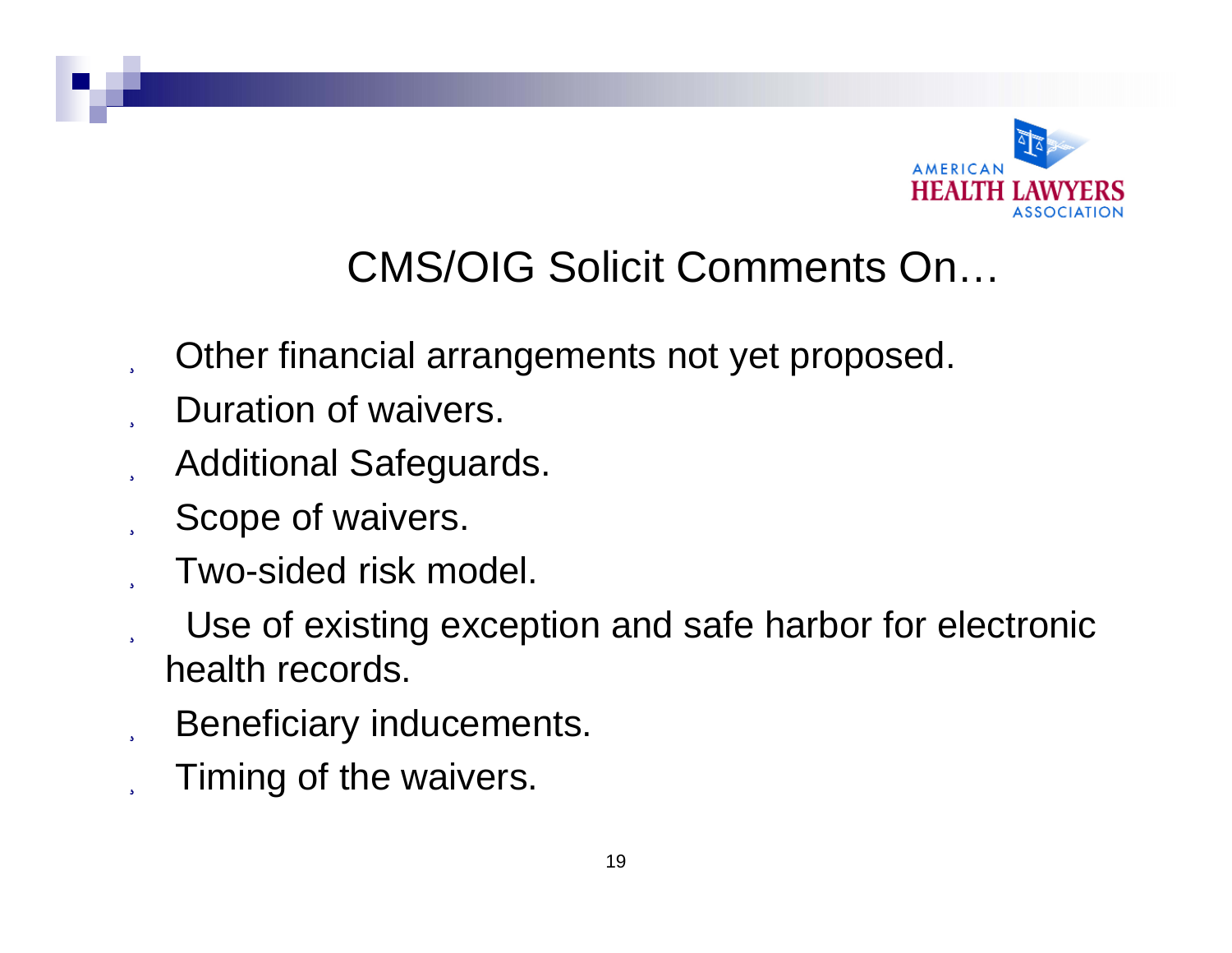# ACO Certifications (Proposed)



- To the best of the ACO executive's knowledge, information, and belief, all ACO participants and ACO providers and suppliers agree to comply with all requirements in the ACO's agreement with CMS
- All information contained in ACO's Shared Savings application, 3-year agreement with CMS, and submissions of quality data and information to CMS, are accurate, complete, and truthful
- ACO has complied with MSSP requirements for relevant performance period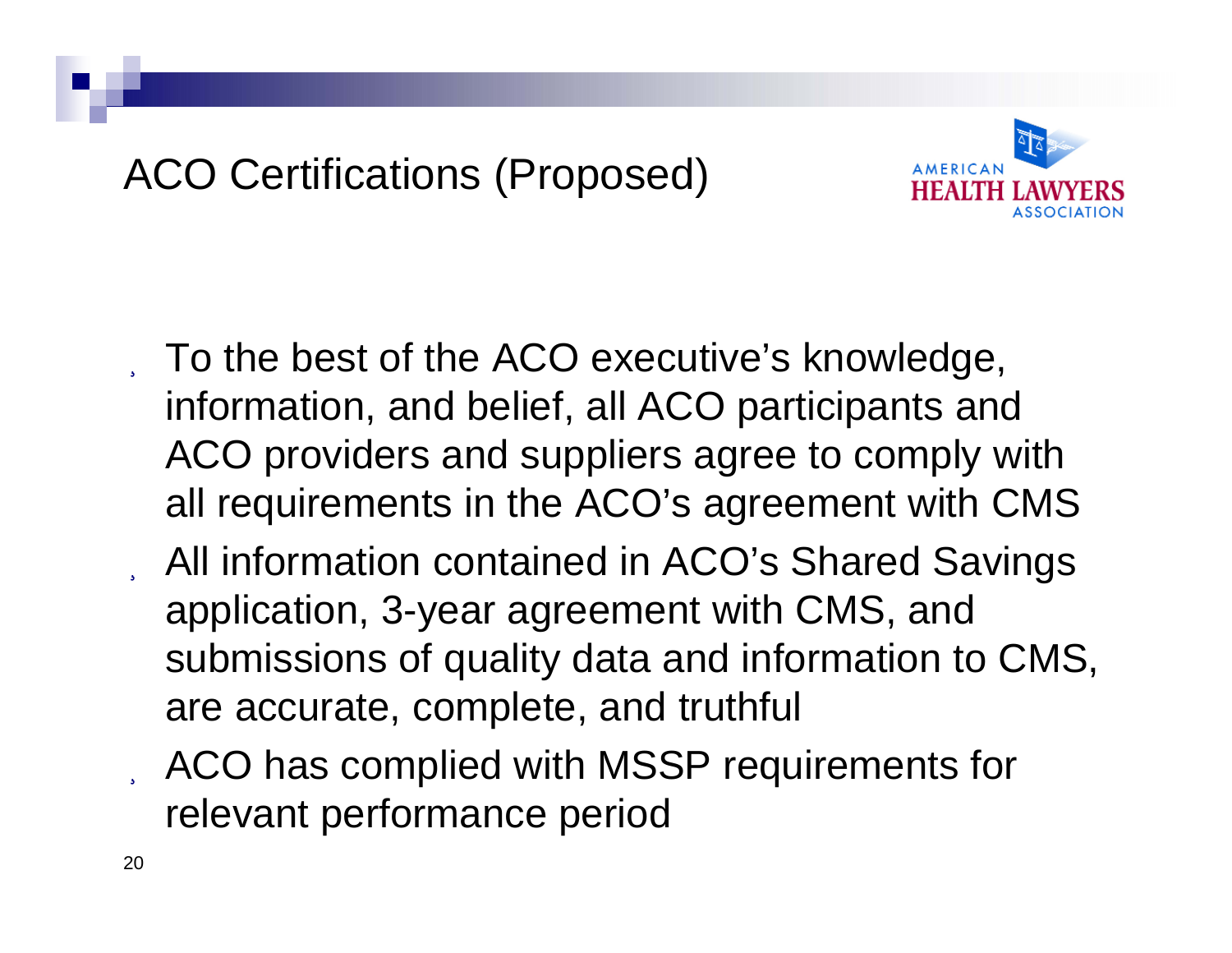# ACO Certifications (Proposed)



- Any information submitted by the ACO or any ACO participant or ACO provider or supplier, or by another entity, including any quality data or other information or data relied upon by CMS in determining the ACO's eligibility for and amount of a shared savings payment (or the amount owed by an ACO to CMS) is accurate, complete, and truthful
	- Certification in request for shared savings payment
	- To the extent such data is generated by an ACO participant or another individual or entity, or contractor or subcontractor of the ACO or the ACO participant, such ACO participant, individual, entity, contractor, or subcontractor must similarly certify to the accuracy, completeness, and truthfulness of such data
	- Does any inaccuracy in quality data imperil entire payment?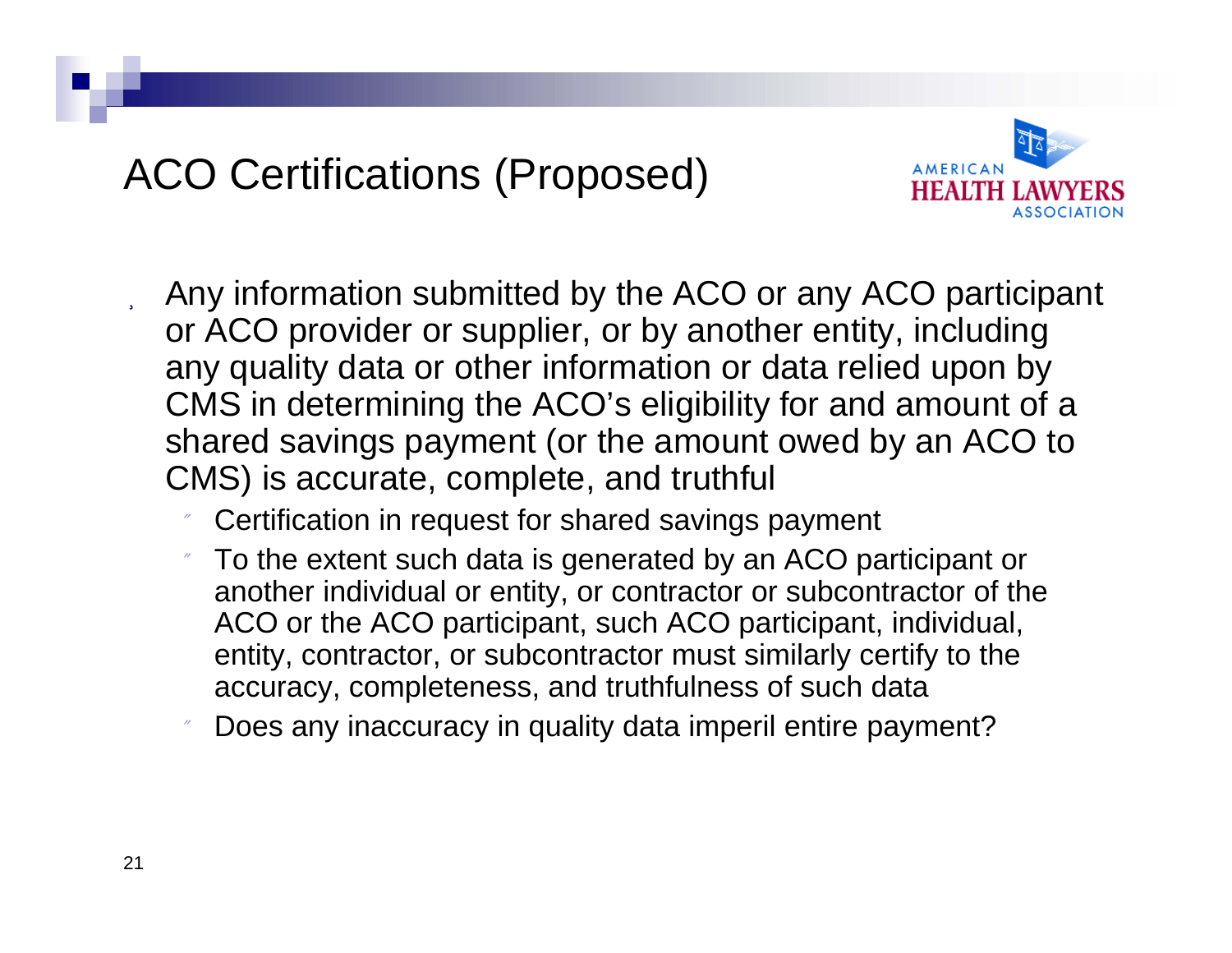

## Other Agency Considerations

- Fraud and abuse perspectives inherently impacted by other considerations. IRS and Anti-Trust.
- IRS. April 18, 2011 Bulletin Notice. Participation in MSSPs through ACOs by Tax-Exempt Organizations.
	- n Potential for adverse tax consequences if not structured properly.
	- IRS may determine if prohibited remuneration or private benefit has occurred.
	- 11 Presumption of no impermissible private benefit or inurement if CMS and IRS factors are met.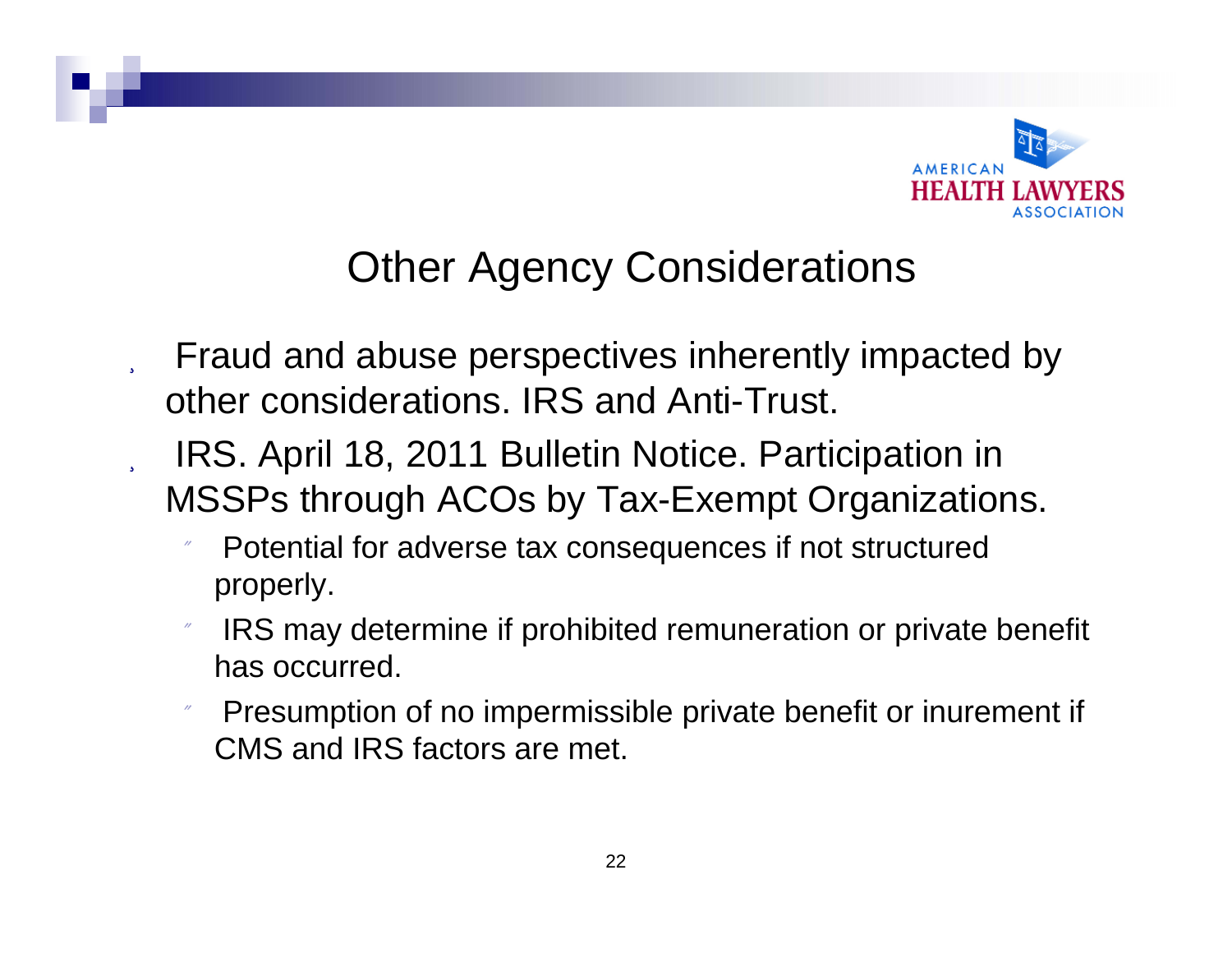

## Compliance Perspectives

- Fraud and abuse risks for ACOs go way beyond the proposed waivers which may much ado about nothing?
- Proposed waivers reflect ambition to sustain existing fraud and abuse laws to the fullest extent possible. DO not supplant current law. Waiver for AKS and CMP for Stark compliance relationships is technical and largely insubstantial.
- Real fraud and abuse risk is in material non-compliance with structure and processes requirements and data reporting.
- Process for certification and accountability safeguards will be critical.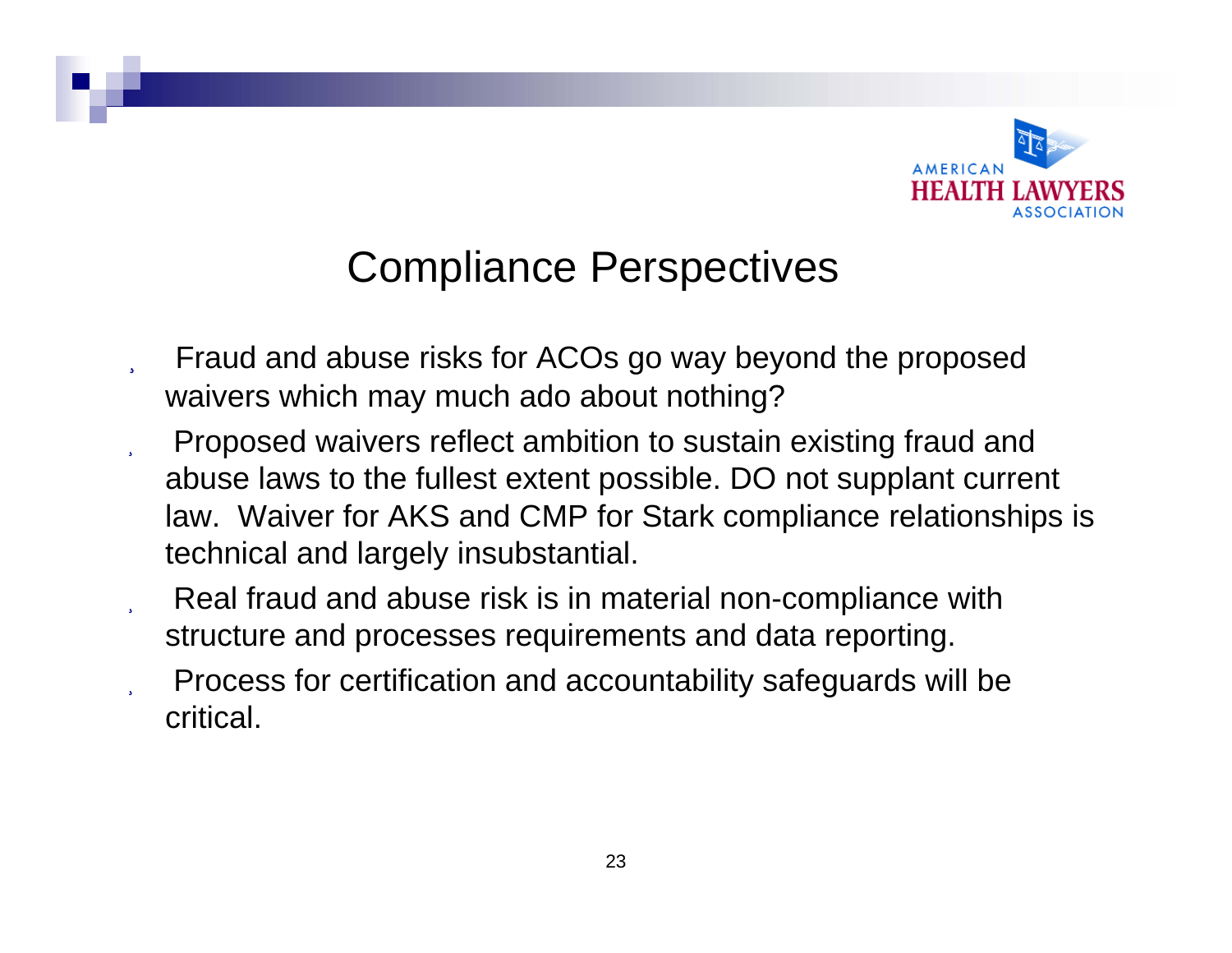

#### Compliance Perspectives

- ACOs will be subject to recognized fraud and abuse vulnerabilities similar to Medicare managed care programs: cherry picking healthy patients, provider and supplier credentialing, enrollment and marketing practices, documentation of bona fide clinical outcomes, incentive payments for quality outcomes with subcontractors.
- ACO requirements for governance structure, complying with state licensure and validating quality assurance and improvement process require substantial technology and administrative commitment.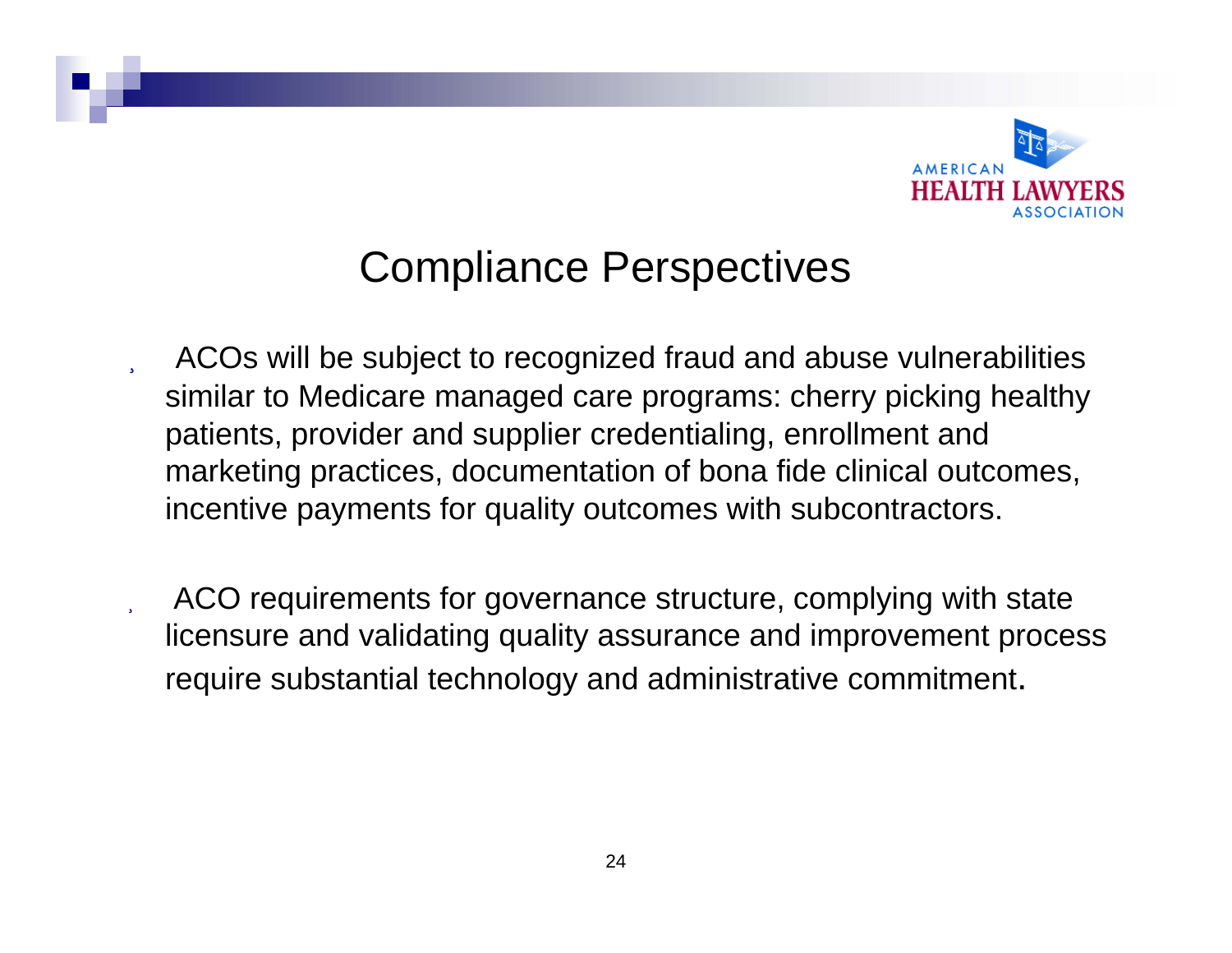

## Compliance Perspectives

- Current provider and supplier staff models insufficient to meet full ACO regulatory obligations.
- ACO structure will require substantial investment or other financing, creation of additional compliance, clinical, accounting and audit functions.
- ROI for ACOs is unclear and may lead to traditional fraud and abuse vulnerabilities if expectations are not realistic.
- Are fraud and abuse laws worthy of greater waiver or reform effort to support overall goal of health reform?